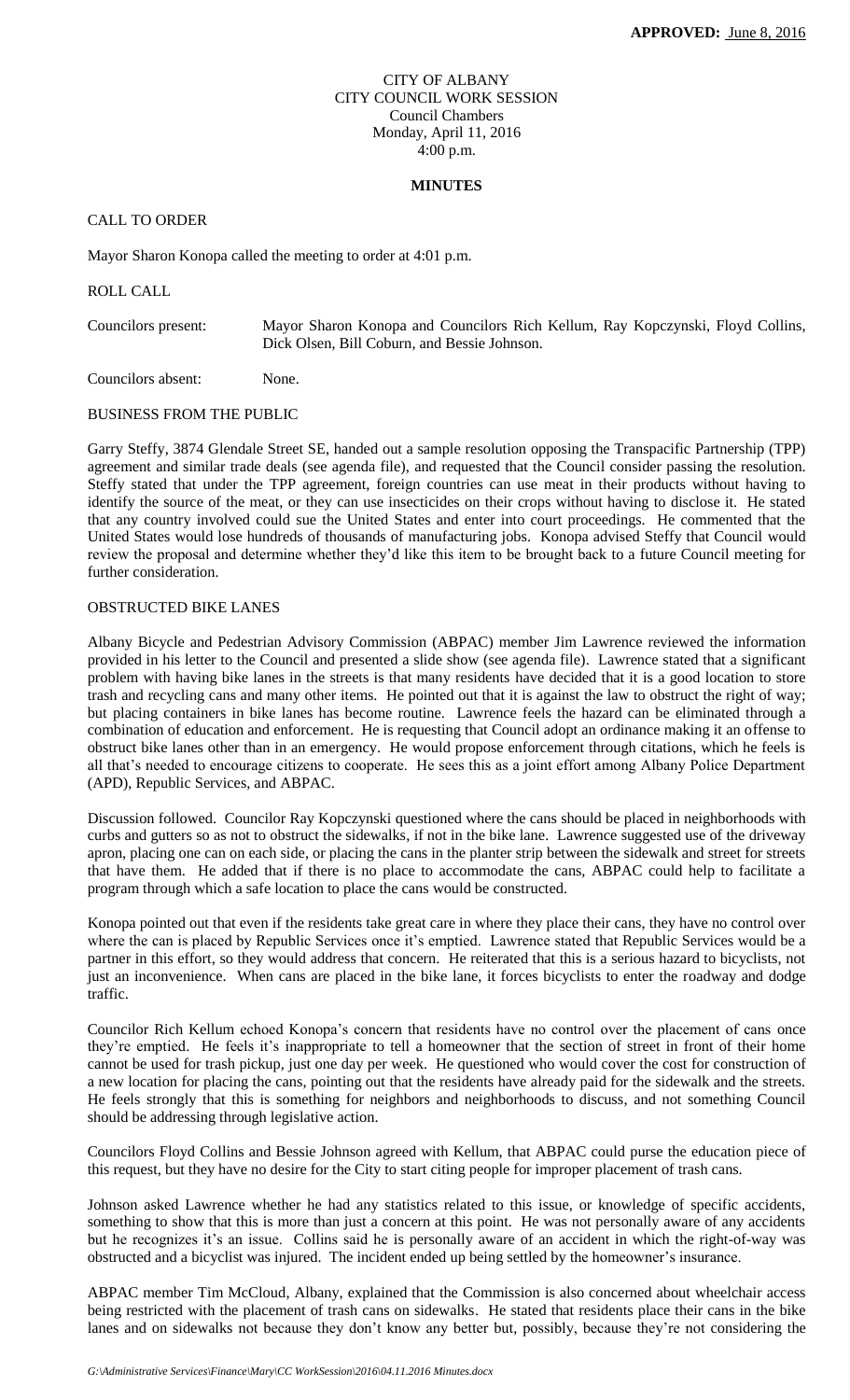traffic passing by their homes on trash day. He stated that the Commision members, as a group, have experienced these issues, which also includes leaf pick up and being forced into the traffic lane at night. It is usually for a short period but there are occasions where it's for an extended timeframe.

Discussion followed. Collins pointed out that there is already a law in place that prohibits blocking the right-of-way for more than 24 hours, which should address the issue of cans being left out for an extended period. Transportation Systems Analyst Ron Irish confirmed that there are City code restrictions against blocking sidewalks and the authority already exists to cite people if they leave their trash cans out seven days per week. He researched how other cities address this issue, but couldn't find any written policies related to trash can placement.

Discussion followed and City Attorney Jim Delapoer voiced his concern about attempting to regulate this issue. He stated that if the City begins to tell people they have to place cans on sidewalks, for example, they're going to have an Americans with Disabilities Act (ADA) violation. He feels it is better to leave the responsibility to the homeowner with the understanding that if they leave their cans in an unsafe place and someone gets hurt, the homeowner could be liable. He stated that it would be unrealistic to try to address all circumstances in a single ordinance, and the City would invariably create hazards in which, for many cases, the common sense of the homeowner would avoid.

Management Assistant/Public Information Officer Marilyn Smith spoke in the absence of Police Chief Mario Lattanzio. Lattanzio has said that he is okay with the idea of a work group to discuss the issue and possible solutions. He would prefer that discussions take place before any code changes are made, as he is concerned with the details; specifically, who would be cited if a trash can is in an inappropriate location. Smith explained that it is extremely common for her to receive complaints from neighbors about each other's trash cans being left out. She stated that it is definitely an issue.

Collins and Konopa would advocate a conversation with Republic Services to discuss the education piece of this proposal. Collins pointed out that there is nothing preventing Republic Services from doing that now; they don't need Council approval for that. Council agreed that they would not be taking any action on this item.

#### STORMWATER UTILITY DISCUSSION

Utility Services Manager Mark Yeager stated that staff is working through the process to determine revenue requirements for the stormwater system. The ordinance to create the stormwater utility and stormwater fund will be brought to the April 13, 2016, City Council meeting for a second reading and adoption. Yeager explained that while the permit requirement through the state is a big driver, the city has many operations and maintenance needs with the stormwater system as well. The goal for this meeting is to identify revenue requirements and receive Council feedback, allowing staff to take the next step of determining how much the service will cost for customers.

Yeager gave a PowerPoint presentation (see agenda file).

Staff has estimated some program costs based on the receipt of a reasonable permit. Since the permit is not finalized, there will be some changes to those costs once the permit is received. Yeager explained that operations and maintenance for stormwater has been neglected for many years. They are including some funds for a perpetual life replacement program. The goal would be to address, initially, the portions of the stormwater system that are in the worst condition in order to avoid catastrophic failure. The program will be ramped up slowly from there. Staff is not assuming in the cost estimates any expenses related to capacity within the stormwater system. Yeager stated that staff recognizes Council's concerns about a new fee for service. Staff has tried to develop a realistic approach to how the program could be implemented and the City will be in compliance with the permit. He added that the City has over \$100 million worth of stormwater assets that are simply not being maintained.

Kopczynski asked whether the money that is currently being spent on stormwater activities would move into the new stormwater program. Yeager responded that everything would be up to Council in terms of how the process is rolled out. The idea might be that Council would, at a minimum, replace the funding that is currently being taken from the street fund, for example, and that money would then be able to accomplish new street projects. Money currently being taken from the sewer fund could be used to delay rate increases. There are existing costs that have previously been paid by other funds and other work areas. Yeager said that it would seem logical that the work being done now, we would continue doing. As far as how to handle the funds that are freed up as part of that process, that would be a Council decision.

Yeager continued with his presentation. He noted that staff should be ready to come back with a preliminary cost figure at a Council work session in May or June. Kopczynski commented that because this is all new, it is very subjective. They don't have any way to look at the information presented and know whether it's accurate; therefore, he has no way of saying whether he agrees with Yeager's figures. Collins stated that while he doesn't know if the figures are correct, he would comment on the process. He feels the process is correct. Staff and Council are defining what is currently being spent on stormwater activities and defining the minimum level of service needed. Collins feels that staff needs to go with the figures being presented in order to determine the cost for customers and then Council can review things from there. Kellum agrees with the process to start with the minimum, determine cost to citizens, and then ramp up from there, once they can determine whether the funding meets the need.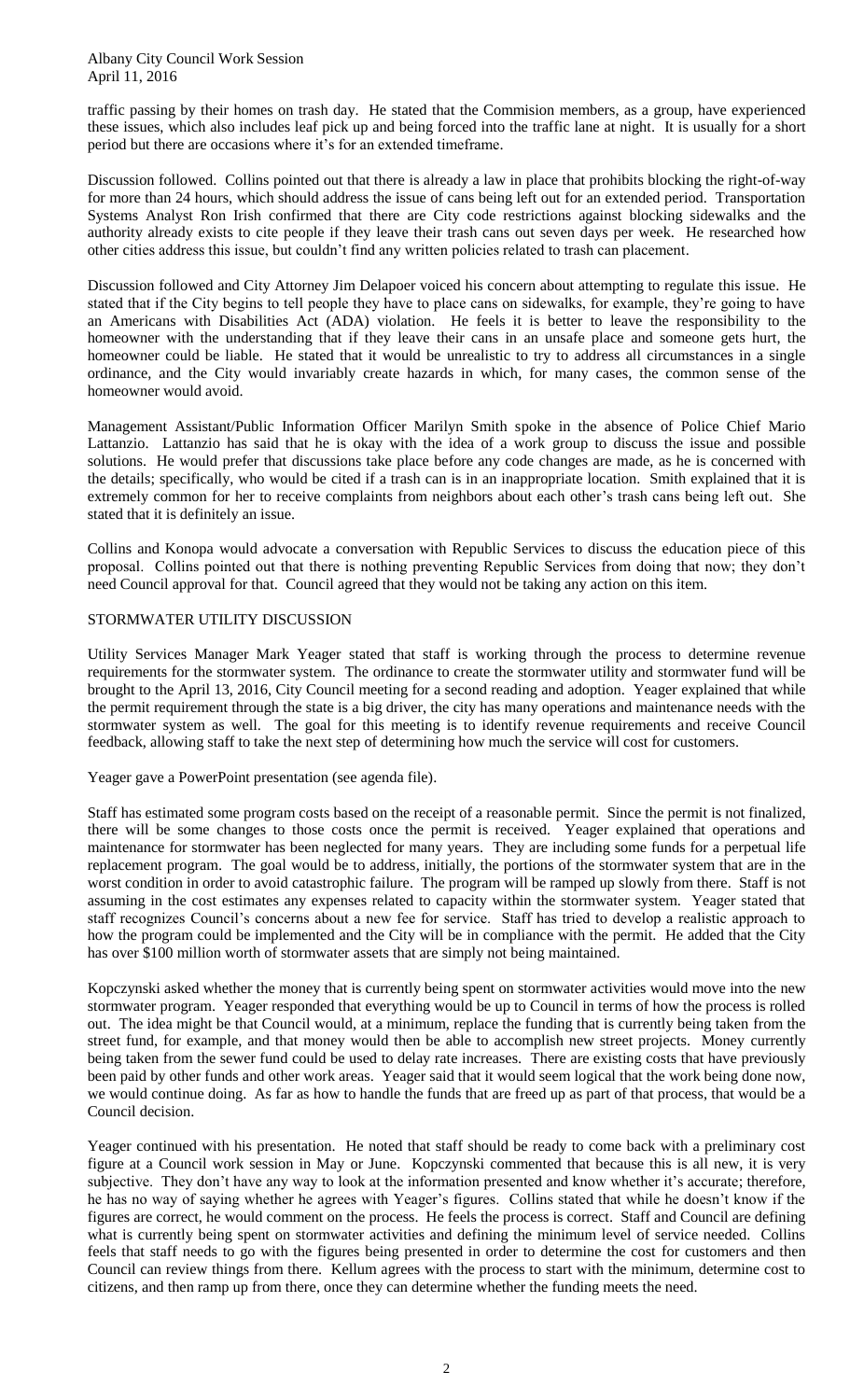Councilor Dick Olsen asked whether funds would still be available for the rain drain disconnect program. Yeager stated that the program for disconnecting rain drains from the sanitary sewer system is funded by the Sewer Fund and is a policy question that could be looked at later on. The assumption by staff is that the disconnect program would stay in the Sewer Fund because it affects the sewer system. Olsen stated that he would like to see the program continue, as it is a great program. Collins noted that this is something for Council to decide when the budget is presented. He added that every drop that can be kept out of the sanitary sewer system is avoiding the potential of having to build a larger treatment facility.

Public Works Engineering and Community Development Director Jeff Blaine pointed out that based on discussions that took place with Council earlier in the year, the program developed for rain drain disconnections was temporarily suspended. That being said, there is still work to be done with over 200 homes as part of standard sewer replacement projects. He added that if someone comes in and wants assistance with disconnecting their rain drains from the sewer system, staff is going to look for ways to help. While there's not a defined program for this, they'll still work to address the issue.

## STRATEGIC PLAN REVIEW

City Manager Wes Hare said that the Strategic Plan is reviewed as part of the budget process and staff attempts to align this document with the goals of the City Council on an annual basis. He explained that with this year's version, there have been a few formatting changes.

Assistant City Manager/Chief Information Officer Jorge Salinas reviewed the formatting changes to the Strategic Plan. The numbering system has changed to avoid the objectives needing to be renumbered throughout the entire document. Instead, with the new numbering system, the document will require adjustments to a particular section only. The change also makes it easier to follow which section is being discussed.

Collins asked whether staff maintains a list of pending items for Council to review. He mentioned skinny street standards and portable System Development Charges (SDCs) as items that he would like to ensure are on that list, noting that it has been at least two years since they last discussed those items. He would like to see the pending items list incorporated into a schedule so that Council can be checking items off each year.

Collins identified a number of additions and changes that he would like to see made to the document:

- GN-4 add the numerical figure that is represented by the percentage in the table.
- GN-5 add this to the list of pending items; needs to be reviewed.
- Police and Fire sections update language to reflect current status of new Public Safety facilities.
- SC-9 feels Council needs to have a thorough discussion related to Fire training facility needs.
- Economic Development section partners of the City should be named, such as Albany-Millersburg Economic Development Corporation (AMEDC), Linn Benton Community College (LBCC), and Council of Governments (COG); and it should be noted how the City interfaces with our partners, reiterating the City's support of those organizations.
- All departments where possible, define service level objectives within individual goals, for benchmarking purposes.
- Effective Government section add succession planning for management staff, i.e. the replacement of the City Manager and Finance Director for this Plan year.
- EG-5 clarify current success rate, not just target of 10%.
- Public Works Accomplishments acknowledge the accomplishments of staff in reaching an agreement with City of Lebanon related to the Albany-Lebanon Canal.

Kopczynski asked for clarification on the following items:

- GN-8 and GN-9 the reduction across the board is due to an increase in population, not a decrease in acreage, which Parks and Recreation Director Ed Hodney confirmed is correct.
- Can Community Development Block Grant (CDBG) funding be used to assist with Parks restoration and maintenance? Konopa explained that CDBG funding is reserved for targeted poverty areas; but if the restoration and maintenance activities fell within one of those targeted areas, then it might be possible.
- $\bullet$  SC-5 questioned why the Police Department was able to achieve an average response time of 3 minutes, 12 seconds this year, yet the annual goal going forward jumps up to 4 minutes, 15 seconds. Salinas explained that this is just a goal, which they will most likely exceed.
- SC-14 the dramatic decrease from 13.2% down to 5% is due to lost staff positions. Fire Chief Bradner explained that they are in the process of filling that role but it will take time to get the new person trained. Bradner noted that Directors were asked to provide goals that are reflective of current conditions.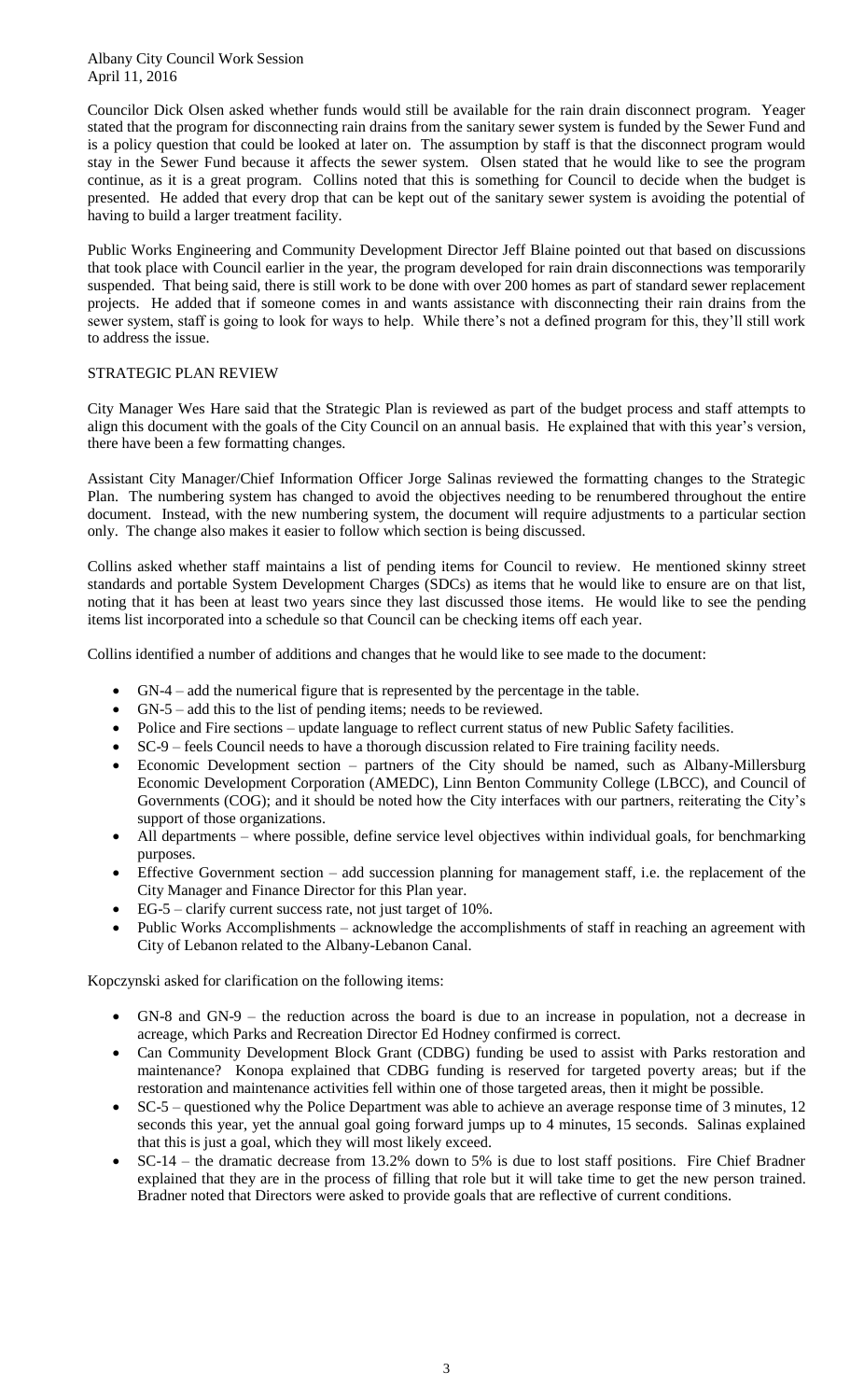Konopa requested the following additions:

- GN-4 add wording to reflect the City's option to seek other sources of funding for the street system, such as a gas tax. She noted that Portland and Bend have already secured a local gas tax and explained that the COG has discussed a regional gas tax option with the cities of Corvallis and Philomath. She added that having the wording in the Strategic Plan doesn't bind the Council to seeking a tax, but it should be included in the Plan should the opportunity present itself, which she believes could be later this year.
- Safe City section add new objective to address life and safety issues that the city is facing with some transition and rental housing.

Salinas also identified a few changes that have been made since the draft document was posted:

- GN-1 rewrite section to address cases that are open versus cases that are closed and begin tracking that information within the Strategic Plan document.
- GN-7 clarification that "planning meetings" are not those of the Planning Department, but meetings at which planning is being done.
- GN-10 correct the figure in the table to 10%.
- SC-3 add a target completion date of December 2017.
- SC-10 add a target of 72 hours per week.
- SC-11 add a target of \$750,000 with an expected actual goal of Fiscal Year (FY)2017 of \$750,000. Funds will be coming from the sale of the armory and Police department buildings.
- SC-14 the target of ≥15% was not met for FY2015 because of staffing levels.
- HE-4 add " $\ge$ " to the target value of \$24,250.
- HE-6 add a target value of  $\geq$  303.
- EG-1 update target value from  $\geq$ 58% to  $\geq$ 55%.
- $\bullet$  EG-3 update target value from 0.52 to 0.60.
- EG-10 update target from November 2013 to November 2017.

All of the changes requested by Council, along with the ones mentioned by Salinas, will be implemented and brought back to the April 27, 2016, City Council meeting for adoption.

BUSINESS FROM THE COUNCIL

## *Letter regarding Amtrak passenger rail performance – Mayor Konopa.*

Konopa handed out a letter addressed to the Surface Transportation Board in which the Mayors of Eugene, Portland, and Albany are requesting continued Federal funding of the Amtrak Cascades passenger rail service (see agenda file). Konopa explained that a policy being proposed would reduce Amtrak trips through Albany and the letter urges the Board not to move forward with the policy or a decrease in funding. Konopa stated that the letter doesn't bind Council to anything financially, but it certainly would have a financial impact if Albany lost Amtrak. Council authorized the use of the Albany City logo on the letter and directed Konopa to sign on behalf of the City Council.

## COUNCILOR COMMENTS

Johnson advised Council that Jeff Christman has resigned from the Transient Lodging Tax (TLT) Ad Hoc Advisory Committee. The individual she had considered to appoint has declined the appointment because of scheduling conflicts. Collins suggested another individual for appointment and Johnson is going to contact them.

Coburn and Johnson will not be at the Wednesday, April 13, 2016, City Council meeting.

Kellum advised the Council that he was contacted last week by Ed Wright, owner of Original Breakfast. Wright had a food cart tenant at the Original Breakfast property who Wright has since evicted because of an incident with the Oregon Department of Transportation (ODOT). ODOT cited the food cart operator for dumping grease in the street, rather than using the grease separator available to him, just 100 feet away. Kellum suggested that this be a topic of discussion in the Planning Department's review of food carts, perhaps having a requirement that a food separator be installed on the food cart, or available at the property where it's parked. Blaine confirmed that staff is reviewing this, along with many other details of concern. The food cart discussion is scheduled for a Council work session later this year.

Konopa noted that an article appearing in the *Democrat-Herald* recently related to food carts read as though her focus is on the competition with brick and mortar establishments and that she is against food carts, when really she was just relaying the concerns that Council has been hearing.

## CITY MANAGER REPORT

Hare reported that International City Manager's Association (ICMA) has asked Albany, once again, to host a couple of State Department fellows. One fellow will be coming from the Philippines and one from Malaysia in May 2016.